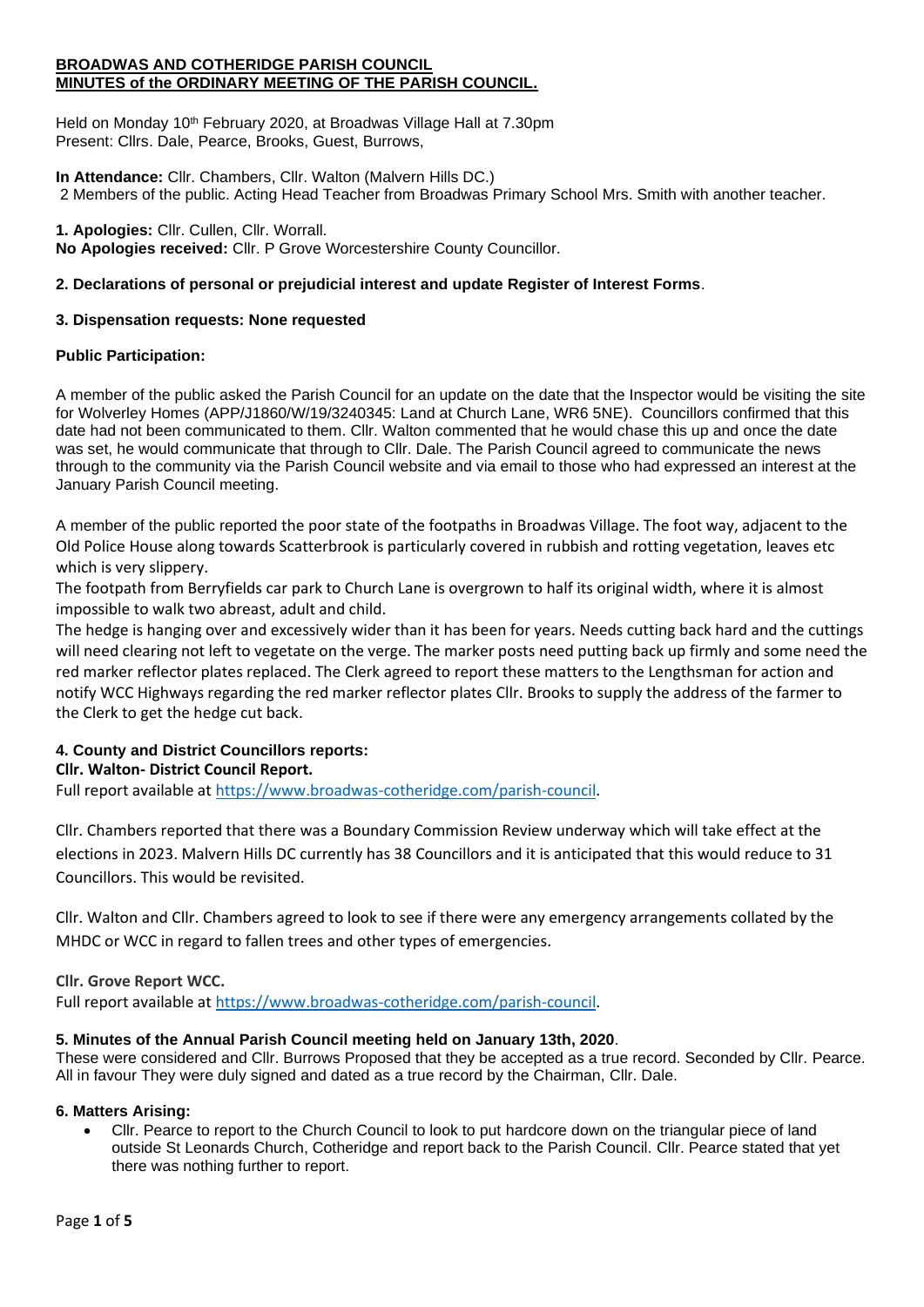- RJC Mole Management updated that four moles have been trapped and killed to date on Berryfields. Three further traps have been set and it is expected that there will be a total of around seven moles caught.
- Cllr. Dale reported that Laylocks Layby resurfacing has now started. He expressed his thanks to Cllr. Grove for his action on this matter.

### **7. Correspondence:**

- **24th Jan 2020- MHDC- Great British Spring Clean- In 2020** will run from 20 March to 13 April. **Noted.**
- **27/1/20- SWDP Review - Briefing for Parish and Town Councils-**Tuesday 31 March 2020, Guildhall, Worcester. Cllrs Dale and Pearce will be attending.
- **4/2/20- WCC –** UK Youth Fund- Noted.

# **8. Planning. – Report from Cllr. Pearce**

- **17/00169:** Zourka Church Lane Broadwas erection of 3 dwellings. Construction proceeding on site. MHDC dealing with outstanding conditions. Parish Council has raised concerns regarding removal of pedestrian access on to A44 frontage and exclusion of part of the site from the proposed gardens in the latest layout plan.
- **19/00583:** Church Lane Broadwas erection of 13 affordable dwellings. Application refused by MHDC. Appeal submitted and to be dealt with by way of written representations. Louise Morton of Quadrant Planning has submitted representations to the Inspector on behalf of the Parish Council.
- **19/00532:** 1 Cotheridge Court Cotheridge Conversion of outbuildings into ancillary living accommodation. The Parish Council has supported this application.
- **19/00957:** Stone Farm Broadwas Conversion of former barn to dwelling. Response submitted subsequent to July meeting indicating that the Parish Council has no objections to this application.
- **19/00887:** Elgar Coaches Lower Lightwood Lane Cotheridge Demolition of existing dutch barn and construction of new coach depot. Comments submitted to MHDC.
- **19/01812:** Ivy house Farm Broadwas Replacement of windows in Listed Building. The Parish Council resolved to make no comments regarding this application.
- **19/01863:** Broadwas Village Hall Single storey extension. The Parish Council is the applicant so inappropriate to submit comments.
- **20/00030:** Ivy Barn Broadwas Single storey extension to Listed Building. The Parish Council requested Malvern Hills District Council to ensure that the application meets the conservation requirements.
- **20/00039:** Teme Spinney Hill Top Cotheridge Replacement of garage/store destroyed in fire. The Parish Council resolved to object to this application as it considers that further development in this sensitive location within open countryside is undesirable.

**Revision to SWDP:** Joint representation with other parish councils submitted expressing concern regarding change in methodology for assessing Category 2 settlements. Briefings at Guild Hall Worcester for Parish Councils on 31.03.2020. It was agreed that Councillors Dale and Pearce should be nominated to attend.

# **9. Defibrillator Checks:**

No update reported.

**10. Gigabyte/Fibre connection for Broadwas and Cotheridge project:** Report from Cllr. Burrows. **Community Fibre Partnership (Fibre to premises/ Government funding scheme for rural communities).**

Cllr. Burrows summarised his report. He commented that next actions would be to get the letter and forms printed for the Green Properties and get them delivered. Volunteers to help with this would be required.

Cllr. Burrows commented that the project should be completed by the end of the year all being well.

Actions: Cllr. Burrows to meet with Cllr. Dale to brief him. Advise Footprints for P.R. and look for volunteers.

Full report available at [https://www.broadwas-cotheridge.com/parish-council.](https://www.broadwas-cotheridge.com/parish-council)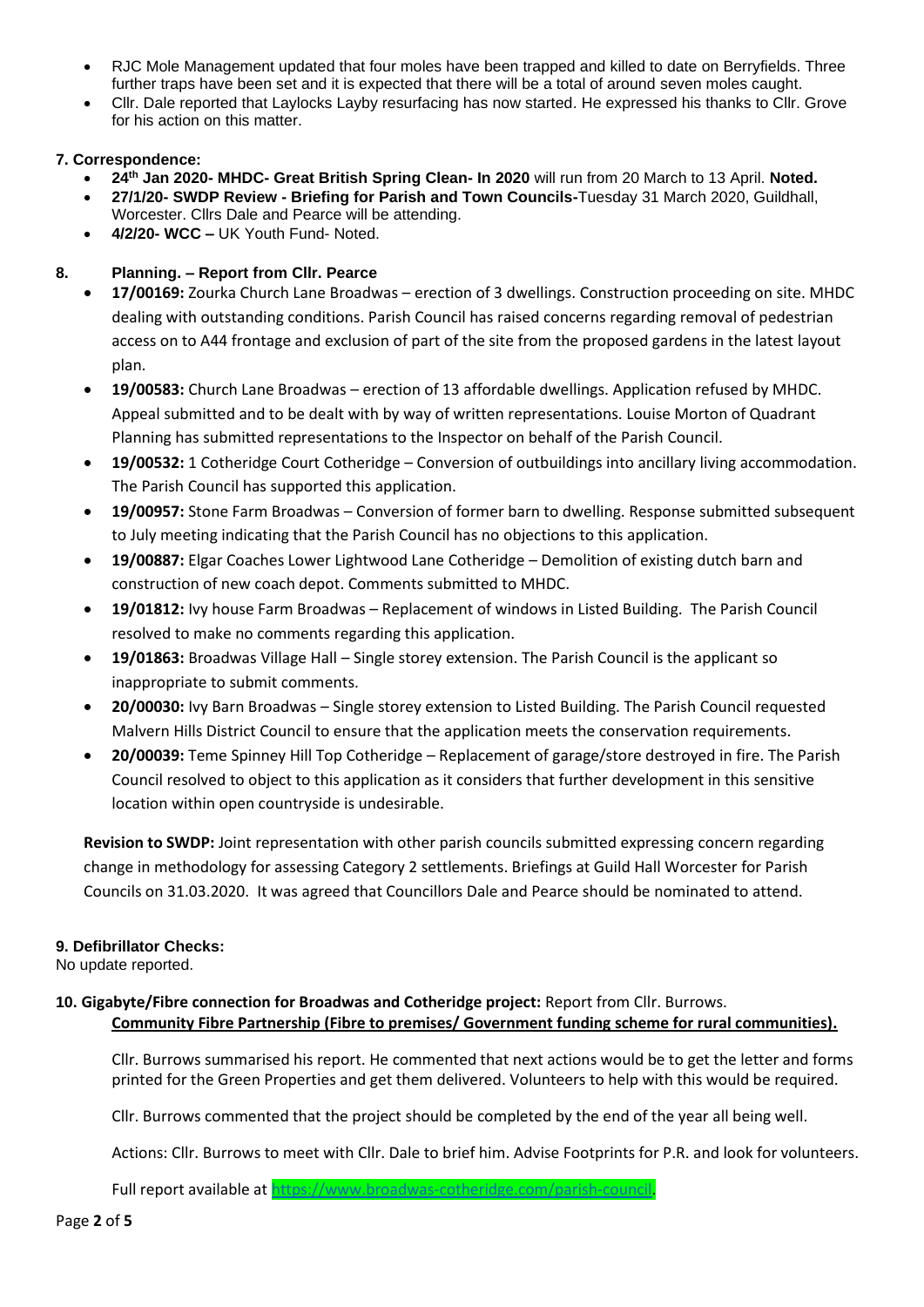#### **11. Road Safety and Speed Initiatives.**

Cllr. Dale reported that due to dangerous flooding on the bend by Laylocks on the A44 it may be worthwhile contacting the necessary agencies to try and get a co-ordinated solution. Cllr. Chambers suggested talking to Jack Adams of South Worcestershire Land Drainage Partnership (Enforcement) who is an authority on these matters. Action for Cllr. Dale to contact Jack Adams to ask for advice. Following the January Parish Council meeting Cllr. Dale had contacted Harriett Baldwin MP to ask for her support to help bring in the necessary Authorities to tackle these issues. Cllr. Dale reported that he had written to Harriett Baldwin MP and received an automatic response but no reply. He has recently chased this up with a further response but still not received a reply. Cllr. Chambers commented that he would be writing to Harriett Baldwin as a resident to voice his disappointment. Cllr. Dale expressed his disappointment at this outcome.

Cllr. Dale discussed the new installation of Roundels on the A44. Cllr. Pearce reported that he thought that they had been installed. Action: Cllr. Pearce to check and report back. It was noted that there had been 3 visits from the Road Safety Partnership over the last month.

### **12. Container on Berryfields.**

The Parish Council were contacted to say that Broadwas Primary School are very keen to purchase a storage container, if available, as they are developing the area next to the playground. Acting Head Teacher Mrs Smith reported that the school had a 5m base available for a storage container. The Parish Council container is 6m. Councillors discussed that although the container was not currently being used, should a football team in the future take up residency then if the container is sold it would leave the Council having to purchase another one. Also, should the container be loaned and resited to the 5m base the school requested then there would be cost implications involved in repositioning the container in the future. Other uses for the container were also discussed such as storage for a forthcoming village sale and for storage whilst the village hall extension was being undertaken. For these reasons Cllr. Guest stated that he felt it was premature to consider selling the container. Cllr. Guest Proposed that the Parish Council keep the asset. Cllr. Brooks Seconded. All in favour. Mrs Smith thanked the Parish Council for taking time to investigate this and they would now explore other options.

#### **13. Grand Plan.**

Cllr. Dale prepared a Draft Grand Plan which was circulated prior to the meeting. Available a[t https://www.broadwas-cotheridge.com/parish-council.](https://www.broadwas-cotheridge.com/parish-council)

Environment.

Cllr. Walton forwarded a report by MHDC "Destination Zero" (creating a greener, more sustainable Malvern Hills district.

Full report available at [https://www.broadwas-cotheridge.com/parish-council.](https://www.broadwas-cotheridge.com/parish-council)

14. **Elected Member Code of Conduct- Proposed adoption as Parish Council Policy.** Councillors considered the Code of Conduct Policy and Cllr. Pearce Proposed and Cllr. Brooks Seconded that this be adopted. All in favour.

### **15. Progress Reports:**

a) **Treasurer's Report:** copy circulated to Councillors and attached to these Minutes. All payments were Proposed by Cllr. Burrows and Seconded by Cllr. Pearce to be approved. All in favour.

The Clerk reported that RJC had submitted a quote for £150 for clearing the rabbits using Ferrets on Berryfields. Cllr. Guest Proposed and Cllr. Brooks Seconded that the quote be approved. The Clerk agreed to notify RJC. RJC further reported that Berryfields requires an early grass cut at the standard rate in order that the Grounds Maintenance do not become problematical in March. Cllr. Guest Proposed and Cllr. Brooks Seconded that this be approved.

Requests for grants have been received from Nora Parsons Day Centre and Footprints Magazine. Cllr. Burrows requested that these two organisations fill in the Parish Councils Grants Request Form. Cllr. Burrows Proposed that subject to both organisations filling in the Grants Request Form that Nora Parsons Day Centre be granted £250 and Footprints Magazine £250. Seconded by Cllr. Pearce.

Cllr. Burrows further Proposed that future requests for payments under £500 should be a delegated decision of the Chairman and reported to the next Parish Council meeting. Seconded by Cllr. Pearce. All in favour.

Page **3** of **5** A Bank Reconciliation to the 10/02/20 was circulated and approved at the meeting. Cllr. Burrows Proposed that it be accepted as a true record. Seconded by Cllr. Pearce. All in favour.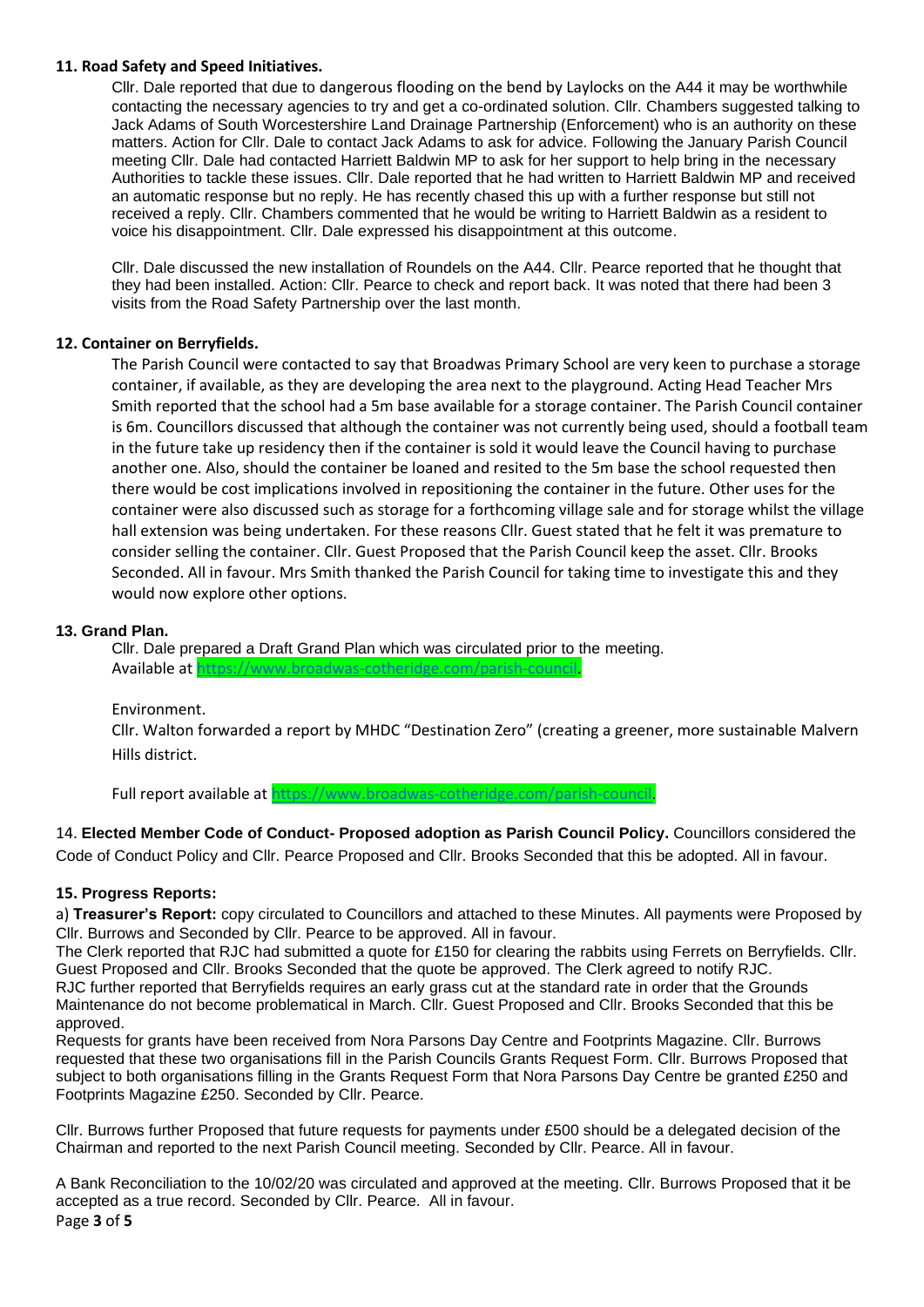**b) RJC Report JANUARY 2020.** *Berryfields* Small amount of wear on base noted on Single Spring Bouncer in play area.

*Broadgreen*  Nothing to report

### **16. Councillors' Reports and Items for Future Agenda**.

Cllr. Guest suggested that a Community Walk could be created for the summer with differing routes and distances. Clerk to put on the March agenda.

Cllr. Brooks reported that Mr. Winkworth had reported to him that the edge Broad Green (corner) was being damaged by vehicles cutting the corner. The Clerk agreed to raise this again with WCC Highways asking for an update on the report made in December 2019 and write to Cllr. Grove to see whether he could move this to get a solution.

## **17. Date of next meeting: March 9th, 2020 at Broadwas Village Hall at 7.30pm**

### **The Public Meeting closed at 9pm**

A further item was then discussed under "Exempt Items" and due to the confidential nature of this item it was decided that this item not be Minuted.

Signed Chairman………………………………………………. date………………………………….

| TOA. TIEASUIEI S REPOIL<br>February 10th, 2020 Payments |                                       |              |
|---------------------------------------------------------|---------------------------------------|--------------|
| List                                                    |                                       |              |
| Payee                                                   | <b>Description</b>                    | <b>TOTAL</b> |
| C Hirst                                                 | Clerk Salary Jan 20                   | £311.16      |
| <b>HMRC</b>                                             | Tax Deductions Jan 20                 | £ 77.80      |
| C Hirst                                                 | Clerk expenses to Feb<br>10th 2020    | £<br>33.25   |
| RJC Landscaping                                         | PLO Oct to Dec + bench<br>repair      | £ 115.00     |
| <b>Keith Brooks</b>                                     | Reimbursement meeting<br>refreshments | 20.00<br>£   |
| RJC Landscaping                                         | Clean bus shelters                    | £<br>20.00   |
| <b>Quadrant Town Planning</b>                           | Consultant planning<br>advice         | £2,240.40    |
| RJC Landscaping                                         | PLO Jan 2020                          | £<br>126.00  |
| Wyre Piddle PC                                          | Shared ink costs                      | £<br>42.63   |
| RJC Landscaping                                         | Clear fallen tree                     | £<br>50.00   |
| <b>TOTALS</b>                                           |                                       | £3,036.24    |
| <b>Purchase Order Approval</b>                          |                                       | <b>NONE</b>  |
| <b>Total Cash at Bank at 2nd Feb</b><br>2020            |                                       |              |
| <b>Treasurers Account</b>                               |                                       | £18,527.22   |
| <b>Treasurer's Account Berryfields</b>                  |                                       | £10,267.42   |
| N.S. & I                                                |                                       | £38,867.43   |
|                                                         | <b>TOTAL</b>                          | £67,662.07   |

15A. Treasurer's Report.